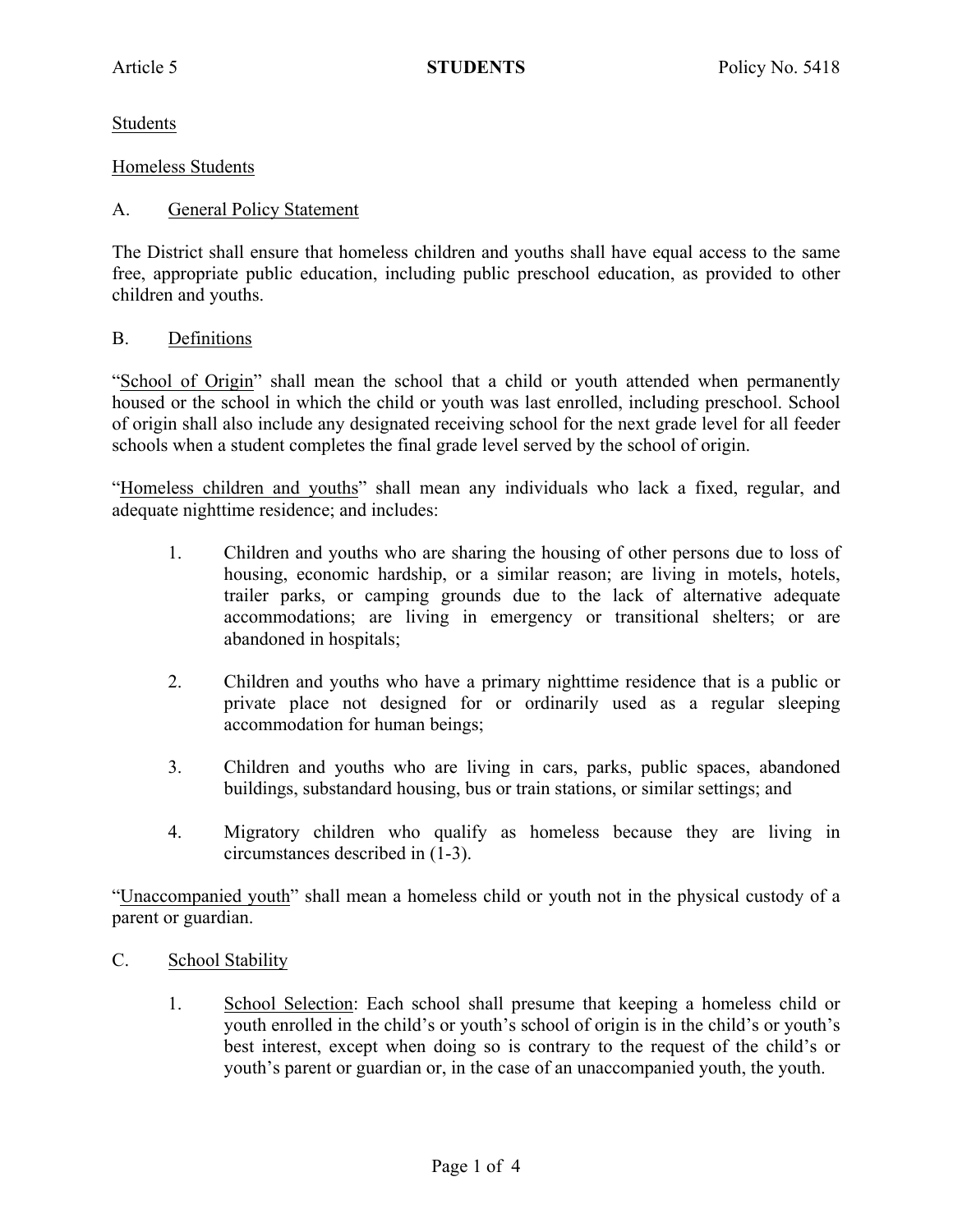To overcome the presumption that a child or youth should remain in his/her school of origin, the school shall consider student-centered factors including: the impact of mobility on achievement, education, health, and safety of homeless children and youth, giving priority to the request of the child's or youth's parent or guardian or, in the case of an unaccompanied youth, the youth.

- 2. Enrollment: Once the school is selected in accordance with the child's or youth's best interest, that child or youth shall be immediately enrolled even if the child or youth is unable to produce records normally required for enrollment including, but not limited to, previous academic records, immunization or other health records, proof of residency or has missed any application or enrollment deadlines during any period of homelessness.
- 3. Transportation: If the child or youth continues to attend his or her school of origin, transportation shall be provided promptly even if there is a dispute pending regarding which school is in the child's or youth's best interest to attend. Transportation will continue to be provided to and from the school of origin for the remainder of any academic year during which the child or youth becomes permanently housed.

# D. Records

Any record ordinarily kept by the school, including immunization or medical records, academic records, birth certificates, guardianship records, and evaluations for special services or programs, regarding each homeless child or youth shall be maintained:

- 1. Such that all records are available, in a timely fashion, when a child or youth enrolls in a new school or school district;
- 2. Any information about a homeless child's or youth's living situation shall be treated as a confidential student education record, and shall not be deemed to be directory information; and
- 3. In a manner consistent with the Federal Education Rights and Privacy Act.

## E. Services

The Local Education Agency Liaison shall identify an appropriate staff person to be the Local Educational Liaison (LEL) for all homeless children and youth attending school in the District. The LEL responsibilities shall include, but are not limited to:

1. Ensure homeless children and youth are identified through outreach and coordination activities including coordination with the Nebraska Department of Education Homeless Education Liaison, community, and school personnel responsible for education and related services to homeless children and youths;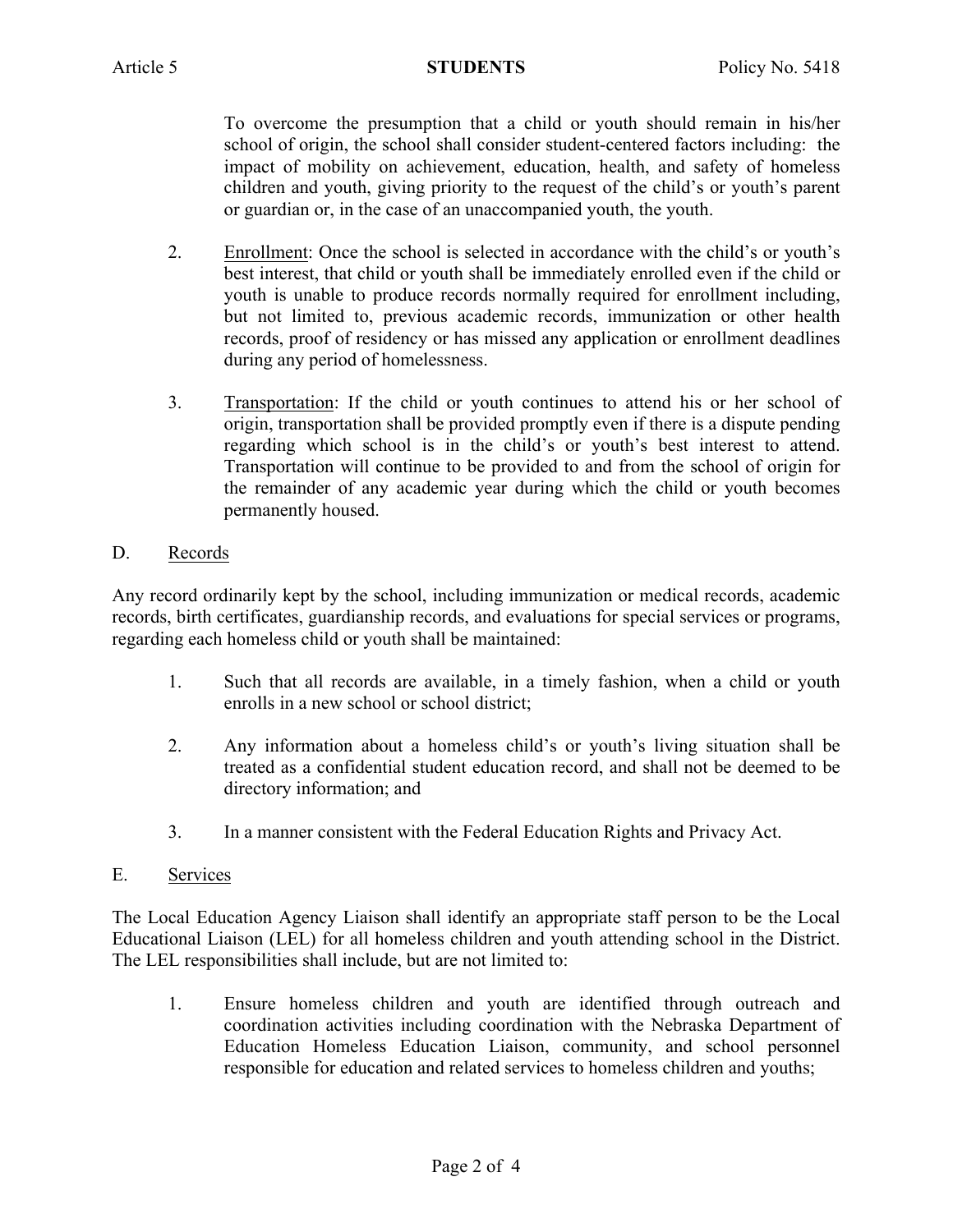- 2. Receive appropriate time and training in order to carry out the duties required by law and this policy;
- 3. Ensure homeless families and homeless children and youths are referred to health care, dental, mental health, substance abuse, housing and any other appropriate services;
- 4. Ensure that homeless children and youths:
	- a. Are enrolled in school which includes attending classes and participating fully in school activities;
	- b. Have a full and equal opportunity to meet the same challenging State academic standards as other children and youths;
	- c. Receive individualized counseling from counselors to prepare and improve their readiness for college, including college selection, application, financial aid, and on-campus supports.
	- d. Unaccompanied youths are informed of their status as independent students under the Higher Education Act of 1965 and may obtain assistance from the LEL to receive verification of such status for purposes of the Free Application for Federal Student Aid.
- 5. Ensure that public notice of the educational rights and available transportation services of the homeless children and youths is disseminated in locations frequented by parents or guardians of such youths and unaccompanied homeless youths, including schools, shelters, public libraries, and soup kitchens, in a manner and form that is easily understandable.
- 6. Ensure the dispute resolution process identified below is carried out in accordance with the law and district policy.
- F. Dispute Resolution
	- 1. The dispute procedure must be available for disputes over eligibility, as well as school selection or enrollment.
	- 2. In the event of a dispute regarding where a child or youth should enroll, the child or youth shall be immediately enrolled in the school in which enrollment is sought pending final resolution of the dispute, including all available appeals. The district shall immediately provide the child's parent or guardian or, in the case of an unaccompanied youth, the youth a written explanation of the decision made regarding the school selection including the right to appeal such decision. Said writing shall be provided in a manner and form understandable to such parent, guardian, or unaccompanied youth and also include the LEL contact information.